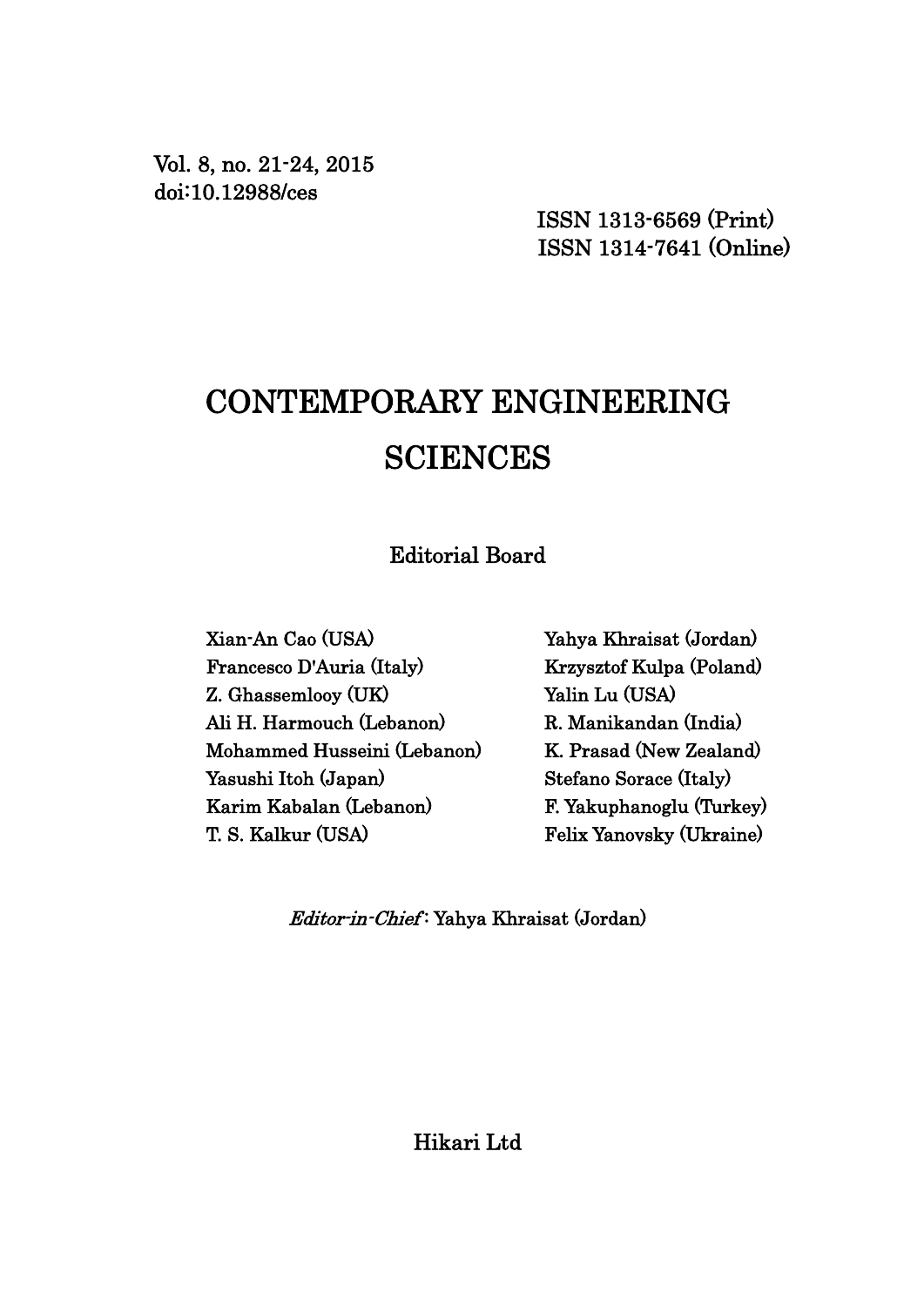## Contemporary Engineering Sciences

Aims and scopes: The journal publishes refereed, high quality original research papers in all areas of engineering sciences and related applied sciences.

*Call for papers* : Authors are cordially invited to submit papers to the editorial office by e-mail to: ces@m-hikari.com . Manuscripts submitted to this journal will be considered for publication with the understanding that the same work has not been published and is not under consideration for publication elsewhere.

Instruction for authors: The manuscript should be prepared using LaTeX or Word processing system, basic font Roman 12pt size. The papers should be in English and typed in frames 14 x 21.6 cm (margins 3.5 cm on left and right and 4 cm on top and bottom) on A4-format white paper or American format paper. On the first page leave 7 cm space on the top for the journal's headings. The papers must have abstract and keywords. The references should be in alphabetic order and must be organized as follows:

[1] D.H. Ackley, G.E. Hinton and T.J. Sejnowski, A learning algorithm for Boltzmann machine, Cognitive Science, 9 (1985), 147-169.

[2] F.L. Crane, H. Low, P. Navas, I.L. Sun, Control of cell growth by plasma membrane NADH oxidation, Pure and Applied Chemical Sciences, 1 (2013), 31-42. http://dx.doi.org/10.12988/pacs.2013.3310

[3] D.O. Hebb, The Organization of Behavior, Wiley, New York, 1949.

Editorial office e-mail: ces@m-hikari.com

Postal address: Street address: Ruse 7000, Bulgaria Ruse 7012, Bulgaria

HIKARI Ltd, P.O. Box 85 HIKARI Ltd, Vidin str. 40, office no. 3

www.m-hikari.com Published by Hikari Ltd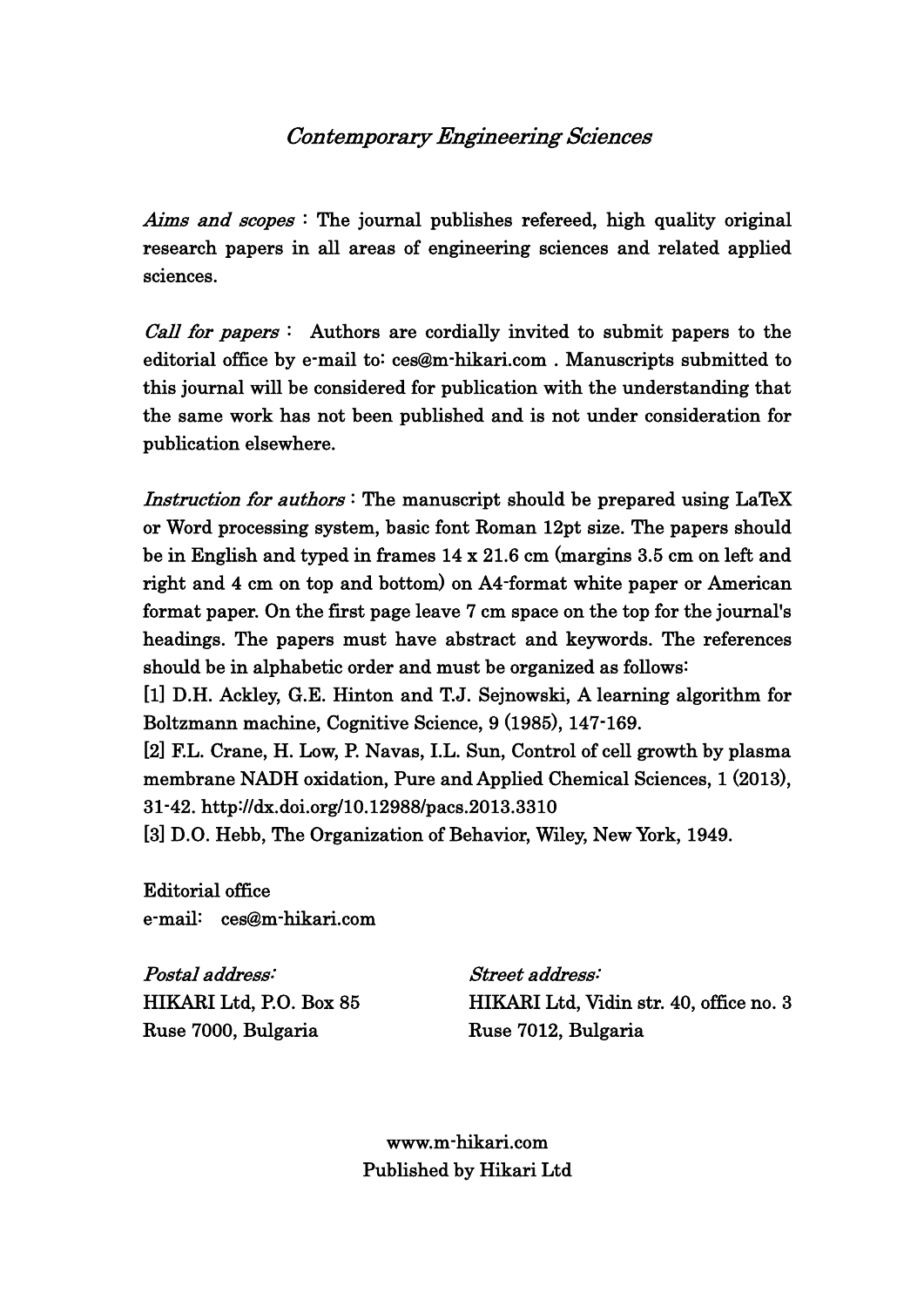Contemp. Engineering Sciences Vol. 8, 2015, no. 21 – 24

# Contents

Alexey A. Loktev, Ekaterina A. Gridasova, Anna V. Sycheva, Roman N. Stepanov, [Simulation of the railway under dynamic loading. Part 2.](http://www.m-hikari.com/ces/ces2015/ces21-24-2015/p/loktevCES21-24-2015.pdf)  [Splicing method of the wave and contact solutions](http://www.m-hikari.com/ces/ces2015/ces21-24-2015/p/loktevCES21-24-2015.pdf) 955

Evgeny Nikulchev, Evgeniy Pluzhnik, Dmitry Biryukov, Oleg Lukyanchikov, *Designing applications in a hybrid cloud* 963

Myung-Jin Chung, [Development of liquid crystal display production](http://www.m-hikari.com/ces/ces2015/ces21-24-2015/p/chungCES21-24-2015.pdf)  [equipment consisting of linear motor having high-thrust and low-cogging](http://www.m-hikari.com/ces/ces2015/ces21-24-2015/p/chungCES21-24-2015.pdf)   $force$  971

Luca Mantecchini, Filippo Paganelli, [Empirical analysis of pedestrian](http://www.m-hikari.com/ces/ces2015/ces21-24-2015/p/mantecchiniCES21-24-2015.pdf)  [delay models at urban intersections](http://www.m-hikari.com/ces/ces2015/ces21-24-2015/p/mantecchiniCES21-24-2015.pdf) and  $981$ 

G. Bubnov, B. Titarenko, S. Titov, R. Titarenko, [Isorisk curves as a tool for](http://www.m-hikari.com/ces/ces2015/ces21-24-2015/p/bubnovCES21-24-2015.pdf)  [increasing flexibility of risk management in engineering projects](http://www.m-hikari.com/ces/ces2015/ces21-24-2015/p/bubnovCES21-24-2015.pdf) 991

Byung-Jae Lee, Jun Lee, Young-Il Jang, [Marine-organism adhesion](http://www.m-hikari.com/ces/ces2015/ces21-24-2015/p/jangCES21-24-2015.pdf)  [characteristics of porous concrete produced with recycled aggregate and](http://www.m-hikari.com/ces/ces2015/ces21-24-2015/p/jangCES21-24-2015.pdf)  [specially treated granular fertilizer](http://www.m-hikari.com/ces/ces2015/ces21-24-2015/p/jangCES21-24-2015.pdf) 1001

V. Balamurugan, N. M. Nandhitha, Feasibility of less complex Viterbi [decoder based on neural networks for effective transmission of medical](http://www.m-hikari.com/ces/ces2015/ces21-24-2015/p/balamuruganCES21-24-2015.pdf)  [images](http://www.m-hikari.com/ces/ces2015/ces21-24-2015/p/balamuruganCES21-24-2015.pdf) 1013

Arkadiy Zaryankin, Andrey Rogalev, Nikolay Rogalev, Ivan Garanin, Sergey Osipov, [Multi-tier steam turbines. Prospects and particularities.](http://www.m-hikari.com/ces/ces2015/ces21-24-2015/rogalevCES21-24-2015-1.pdf)  [Part 1: Overview of two-tier low-pressure turbines](http://www.m-hikari.com/ces/ces2015/ces21-24-2015/rogalevCES21-24-2015-1.pdf) 1021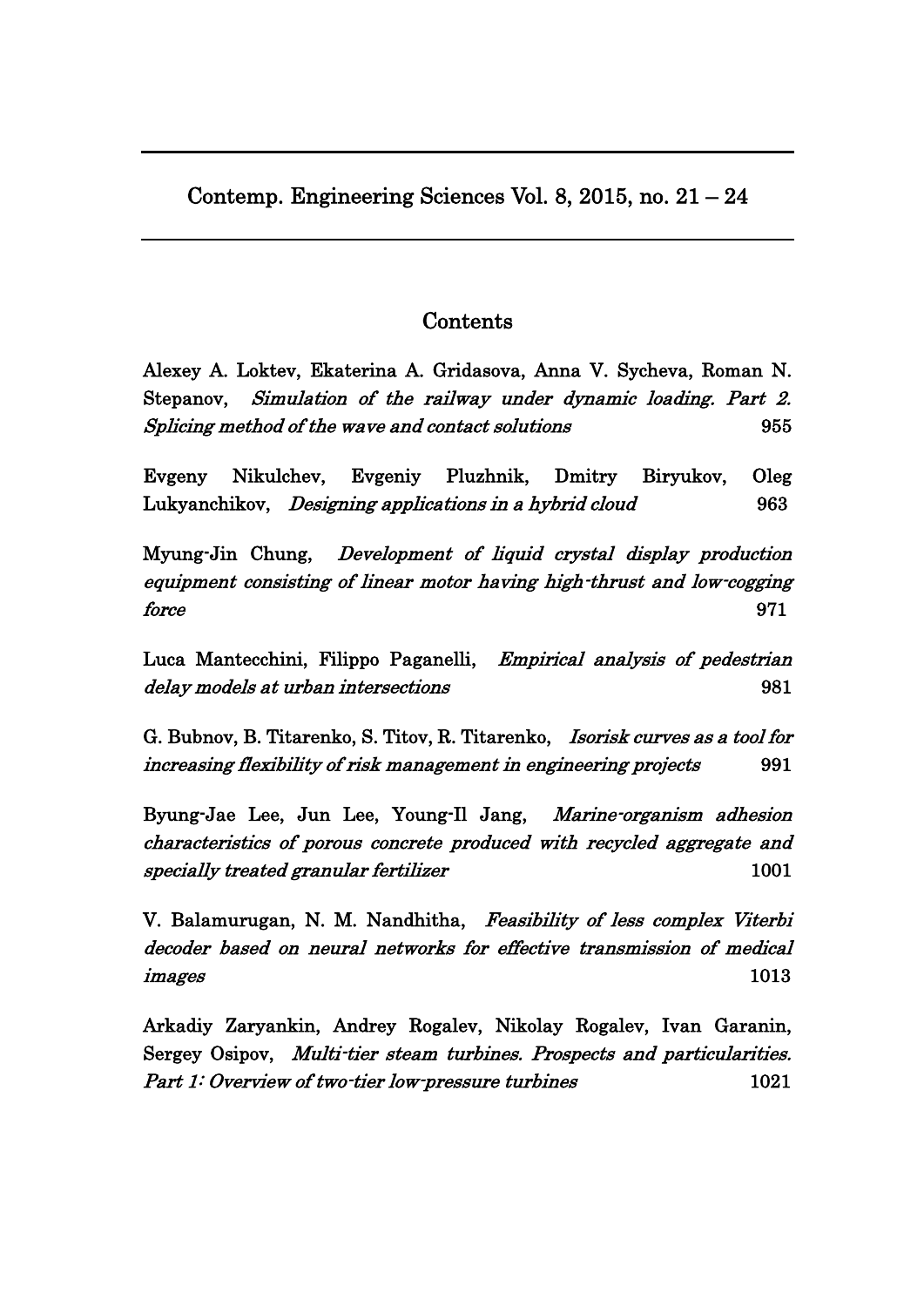Arkadiy Zaryankin, Andrey Rogalev, Ivan Garanin, Alexander Munitsyn, Galina Kurdiukova, Nikolay Bychkov, [Multi-tier steam turbines. Prospects](http://www.m-hikari.com/ces/ces2015/ces21-24-2015/rogalevCES21-24-2015-2.pdf)  [and particularities. Part 2: Two-tier stages for new two-tier low-pressure](http://www.m-hikari.com/ces/ces2015/ces21-24-2015/rogalevCES21-24-2015-2.pdf)  [cylinders with elevated capacity](http://www.m-hikari.com/ces/ces2015/ces21-24-2015/rogalevCES21-24-2015-2.pdf) 1039

Yu. A. Lebedev, A. V. Tatarinov, I. L. Epstein, K. A. Averin, Mathematical [modeling of the gas bubbles in the microwave discharge of boiling](http://www.m-hikari.com/ces/ces2015/ces21-24-2015/p/lebedevCES21-24-2015.pdf)  [N-heptane](http://www.m-hikari.com/ces/ces2015/ces21-24-2015/p/lebedevCES21-24-2015.pdf) 1057

Andrey Rogalev, Anna Kocherova, Ivan Komarov, Ivan Garanin, Galina Kurdiukova, [Ways of protection of pipeline systems against hydraulic](http://www.m-hikari.com/ces/ces2015/ces21-24-2015/p/rogalevCES21-24-2015-3.pdf)  [hammer](http://www.m-hikari.com/ces/ces2015/ces21-24-2015/p/rogalevCES21-24-2015-3.pdf) that the contract of the contract of the contract of the contract of the contract of the contract of the contract of the contract of the contract of the contract of the contract of the contract of the contract of th

Dmitry Pronichev, Leonid Gurevich, Mikhail Trunov, Vitaly Yastrebov, [In](http://www.m-hikari.com/ces/ces2015/ces21-24-2015/p/trunovCES21-24-2015.pdf)[vestigation on the corrosion resistance of Al-steel laminated composite](http://www.m-hikari.com/ces/ces2015/ces21-24-2015/p/trunovCES21-24-2015.pdf) 1083

D. V. Berezhnoi, M. K. Sagdatullin, [Calculation of interaction of deformable](http://www.m-hikari.com/ces/ces2015/ces21-24-2015/p/sagdatullinCES21-24-2015.pdf)  [designs taking into account friction in the contact zone by finite element](http://www.m-hikari.com/ces/ces2015/ces21-24-2015/p/sagdatullinCES21-24-2015.pdf)   $\mathit{method}$  and  $1091$ 

Denis A. Rogozhnikov, [Technological research of multicomponent middlings](http://www.m-hikari.com/ces/ces2015/ces21-24-2015/p/rogozhnikovCES21-24-2015-1.pdf)  [processing I. Nitric acid leaching](http://www.m-hikari.com/ces/ces2015/ces21-24-2015/p/rogozhnikovCES21-24-2015-1.pdf) 1099

Denis A. Rogozhnikov, [Technological research of multicomponent middlings](http://www.m-hikari.com/ces/ces2015/ces21-24-2015/p/rogozhnikovCES21-24-2015-2.pdf)  [processing II. Technological scheme of sulfide multicomponent middlings](http://www.m-hikari.com/ces/ces2015/ces21-24-2015/p/rogozhnikovCES21-24-2015-2.pdf)  [leaching](http://www.m-hikari.com/ces/ces2015/ces21-24-2015/p/rogozhnikovCES21-24-2015-2.pdf) 1105

Ju-Young Hwang, Young-Il Jang, Wan-Shin Park, Sun-Woo Kim, [A](http://www.m-hikari.com/ces/ces2015/ces21-24-2015/p/parkCES21-24-2015.pdf)  [qualitative research on the job ability of architects](http://www.m-hikari.com/ces/ces2015/ces21-24-2015/p/parkCES21-24-2015.pdf) 1111

Imran Rahman, Pandian Vasant, Balbir Singh Mahinder Singh, M. Abdullah-Al-Wadud, [Technical challenges of plug-in hybrid electric vehicles](http://www.m-hikari.com/ces/ces2015/ces21-24-2015/p/rahmanCES21-24-2015.pdf)  [deployment in smart electric grid](http://www.m-hikari.com/ces/ces2015/ces21-24-2015/p/rahmanCES21-24-2015.pdf) 1119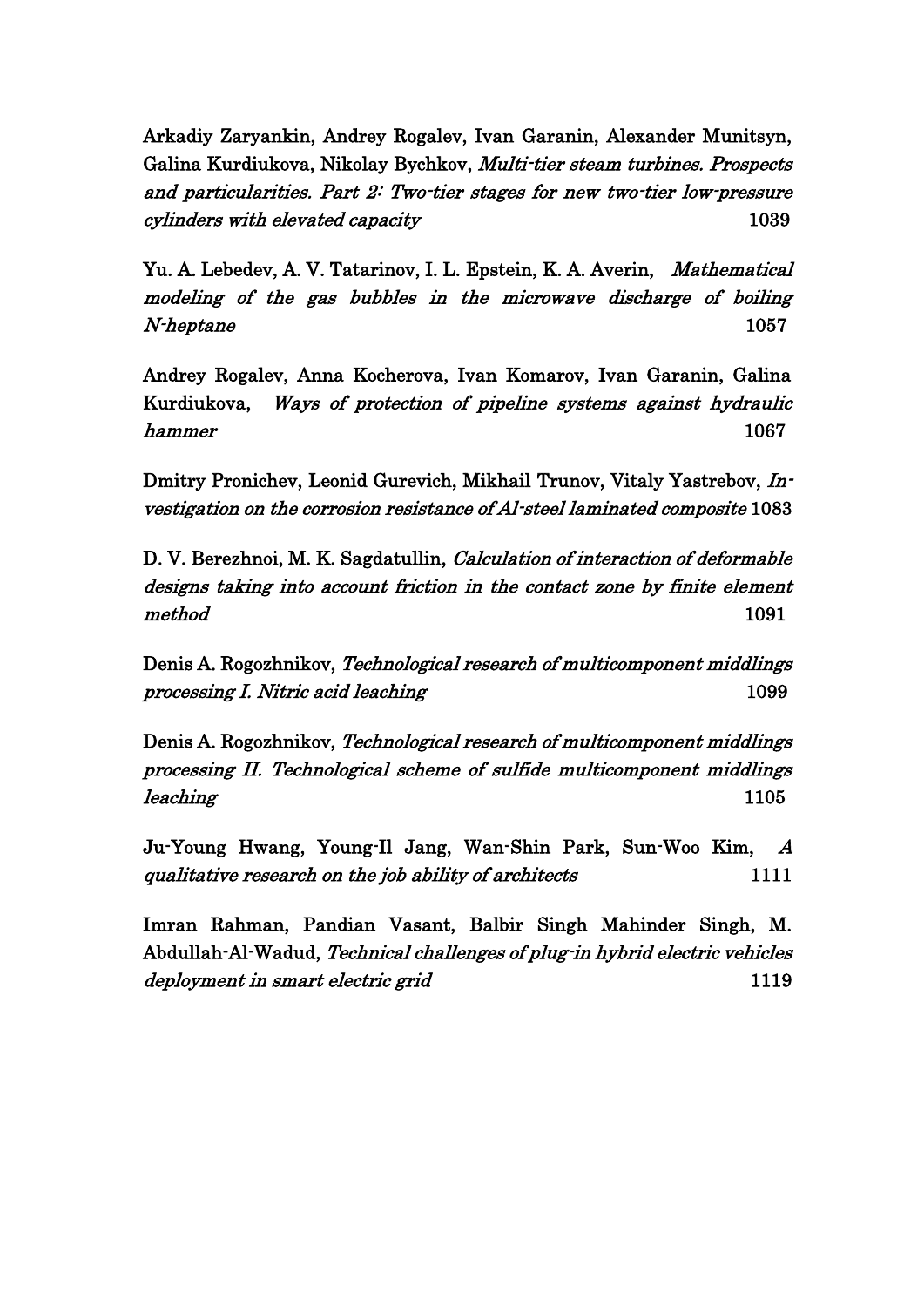**Contemporary Engineering Sciences, Vol. 8, 2015, no. 23, 1057 - 1065 HIKARI Ltd, www.m-hikari.com http://dx.doi.org/10.12988/ces.2015.58231**

# **Mathematical Modeling of the Gas Bubbles in**

# **the Microwave Discharge of**

# **Boiling N-Heptane**

**Yu. A. Lebedev<sup>1</sup> , A. V. Tatarinov<sup>1</sup> , I. L. Epstein<sup>1</sup> and K. A. Averin 1,2**

<sup>1</sup>A.V. Topchiev Institute of Petrochemical Synthesis Russian Academy of Sciences Leninsky pr. 29, Moscow 119991, Russian Federation

<sup>2</sup>Moscow Institute of Physics and Technology State University Moscow region, Dolgoprudny, Institutsky per., 9 141700, Russian Federation

 Copyright © 2015 Yu. A. Lebedev et al. This article is distributed under the Creative Commons Attribution License, which permits unrestricted use, distribution, and reproduction in any medium, provided the original work is properly cited.

#### **Abstract**

Numerical modeling of formation of the gas bubbles in boiling n-heptane, initiated in the microwave discharge at atmospheric pressure, has been performed. The model is based on joint solution of the Maxwell equations, Navier-Stokes equation, heat equation, continuity equations for electrons and the Boltzmann equation for free electrons of the plasma. The calculations allowed to describe the dynamics of the formation of gas bubbles in the liquid and to estimate the characteristic times of various processes in the system. The size of the bubble in the experiment is comparable with the size of the bubble in our simulations. The phase field method has been successfully applied for the description of boiling of n-heptane processed in the microwave discharge.

**Keywords**: microwave discharge, n-heptane, 2D modeling, two-phase fluid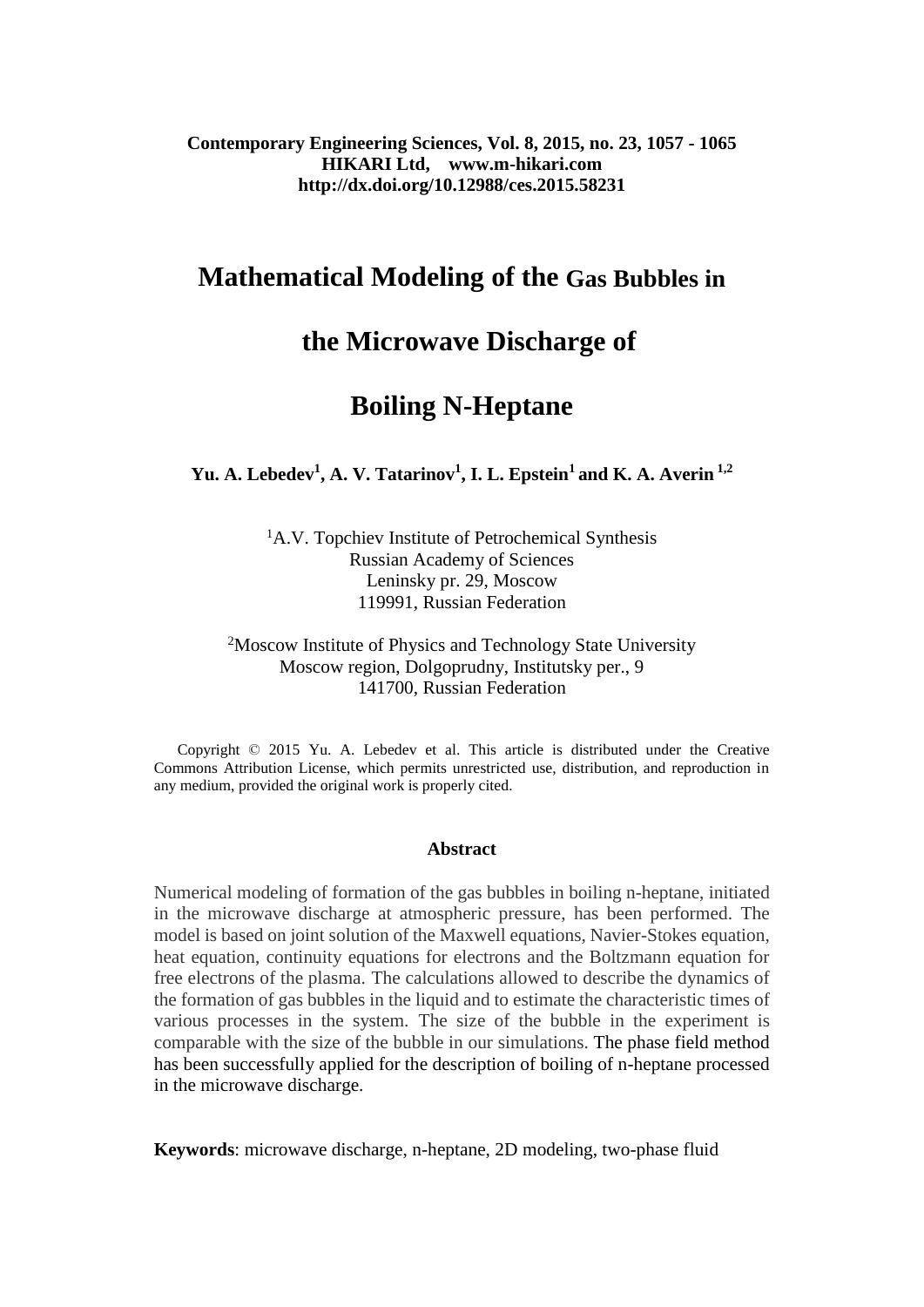### **1 Introduction**

Low temperature plasma is now widely used for solving scientific and applied problems. Finding new approaches to the plasma application requires the development of methods for its study. Typically both computational and experimental approaches are used. They mutually complement each other and allow obtaining reliable information about the plasma parameters. There are situations, when the use of experimental methods is difficult and then the main burden of research is laid upon the mathematical modeling. This fully corresponds to the intensively developing field of obtaining plasma in a volume of dielectric fluid [1-6].

This work presents a model of the microwave discharge generated in the vicinity of the metal conductor immersed in a liquid n-heptane. This work is a continuation of research for the study of physico-chemical processes in microwave discharges in liquid hydrocarbons, conducted by the authors [7-9]. The possibility of using phase-field method [10] for the simulation of plasma-chemical processes is demonstrated.

## **2 Mathematical formulation of the problem**

A cylindrical chamber with metal walls of diameter 4 cm and height 5 cm is partially filled with liquid n-heptane. The energy from the microwave source is supplied from below via a coaxial waveguide. A part of the bottom of the cylindrical chamber, marked by the line OABC, permeable to microwave fields and not permeable for liquid and vapor (Fig.1). At the bottom of the camera there is a small cylindrical cavity OAB of diameter 0.3 cm and height 0.1 cm.



Fig. 1. The simulation area and initial distribution of liquid and vapor phases of n-heptane. A piece of border ABC is permeable to microwaves and impermeable to n-heptane. The input of the microwave power is marked by the arrow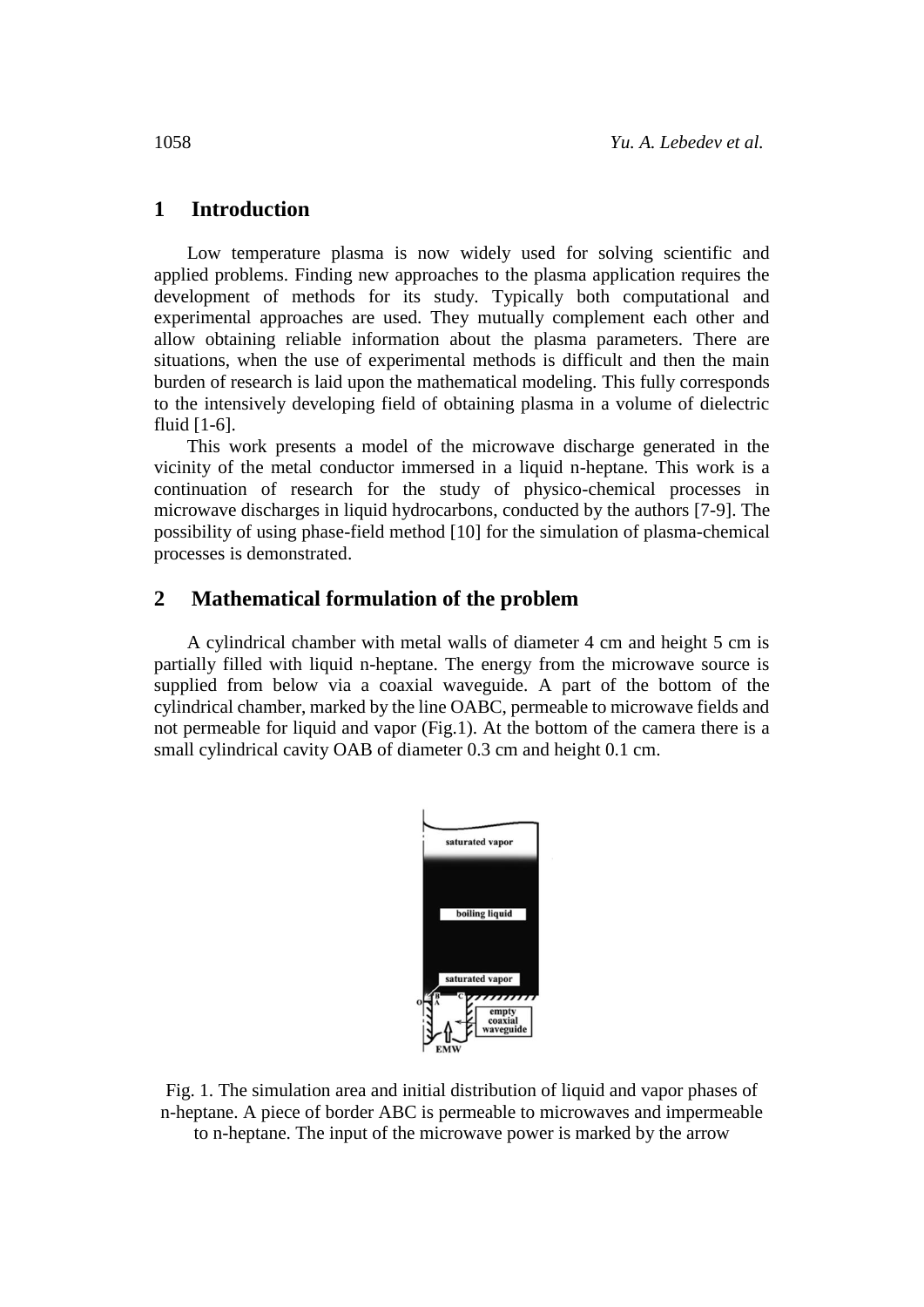At the initial moment, the lower part of the cavity is filled with saturated vapor. This is in fact a gas bubble nucleus of the saturated vapor which would be further involved in the process of bubble boiling. Plasma of gaseous n-heptane is ignited in the gas bubble nucleus, which leads to local heating and growth of the size of the bubble. The position of the boundary between liquid and gas phases changes with time.

For analysis of the formation, growth and detachment of the bubble the phase field method [10] has been applied. This method is one of the single-fluid approaches to modeling of the two-phase flows in which both phases are described by one system of Navier-Stokes equations with an assumption that the liquid-vapor interface has a finite thickness and is characterized by a rapid but smooth change of density, velocity and other physical parameters. For a transition between two phases the dimensionless phase field variable  $\varphi$  is introduced, where  $-1 \leq \varphi \leq 1$ ,  $\varphi = -1$  for the vapor phase,  $\varphi = 1$  for the liquid phase. The volume fractions of the vapor phase  $V_{fV}$  and liquid phase  $V_{fL}$  are determined as follows:  $V_{fv} = (1 - \varphi)/2$ ,  $V_{fL} = (1 + \varphi)/2$ . The variable  $\varphi$  is determined from the Cahn -Hilliard equation [11].

The two-dimensional axisymmetric model includes the Navier-Stokes equations for two-phase subsonic flow of incompressible fluid and compressible gas, the heat conduction equation, the Maxwell equations for the microwave field, the Boltzmann equation for the plasma electrons and the balance equation for the electron density.

For the determination of constant rate of ionization reaction the electron energy distribution function (EEDF) has been calculated. The Boltzmann equation for a stationary, isotropic part of the EEDF, recorded in two-term approximation of the expansion of the EEDF into spherical harmonics [12] has been used. Unfortunately, the self-consistent set of cross sections for n-heptane for calculation of the EEDF is unknown. In such cases, for description of electrons kinetics for heavy hydrocarbons it is common to use known sets of cross sections for lighter hydrocarbons [13]. According to [14] cross-sections of vibrational and electronic excitation of saturated hydrocarbons  $C_3-C_7$  are close. Therefore, in the first approximation, we used a set of cross sections for propane [15]. For calculation of the ionization coefficient of n-heptane we used the total ionization cross section for n-heptane, which was measured in [16] in the range from 10 to 86 eV.

**The Navier-Stokes equation**

$$
\rho \frac{\partial \boldsymbol{u}}{\partial t} + \rho (\boldsymbol{u} \cdot \nabla) \boldsymbol{u} = \nabla \cdot [-p\boldsymbol{I} + \eta (\nabla \boldsymbol{u} + (\nabla \boldsymbol{u})^T)] + \rho \boldsymbol{g} + G \nabla \varphi
$$
  

$$
\nabla \cdot \boldsymbol{u} = \dot{m} \delta \left( \frac{1}{\rho_V} - \frac{1}{\rho_L} \right)
$$

Here *G* is chemical potential of the fluid, *η* is dynamic viscosity, *p* is pressure, *ρ* and *u* are the density and velocity of the fluid, index *L* relates to the liquid phase, *V* – to the vapor phase,  $\dot{m}$  is the evaporation rate of the liquid,  $\delta$  [1/cm] is a smooth-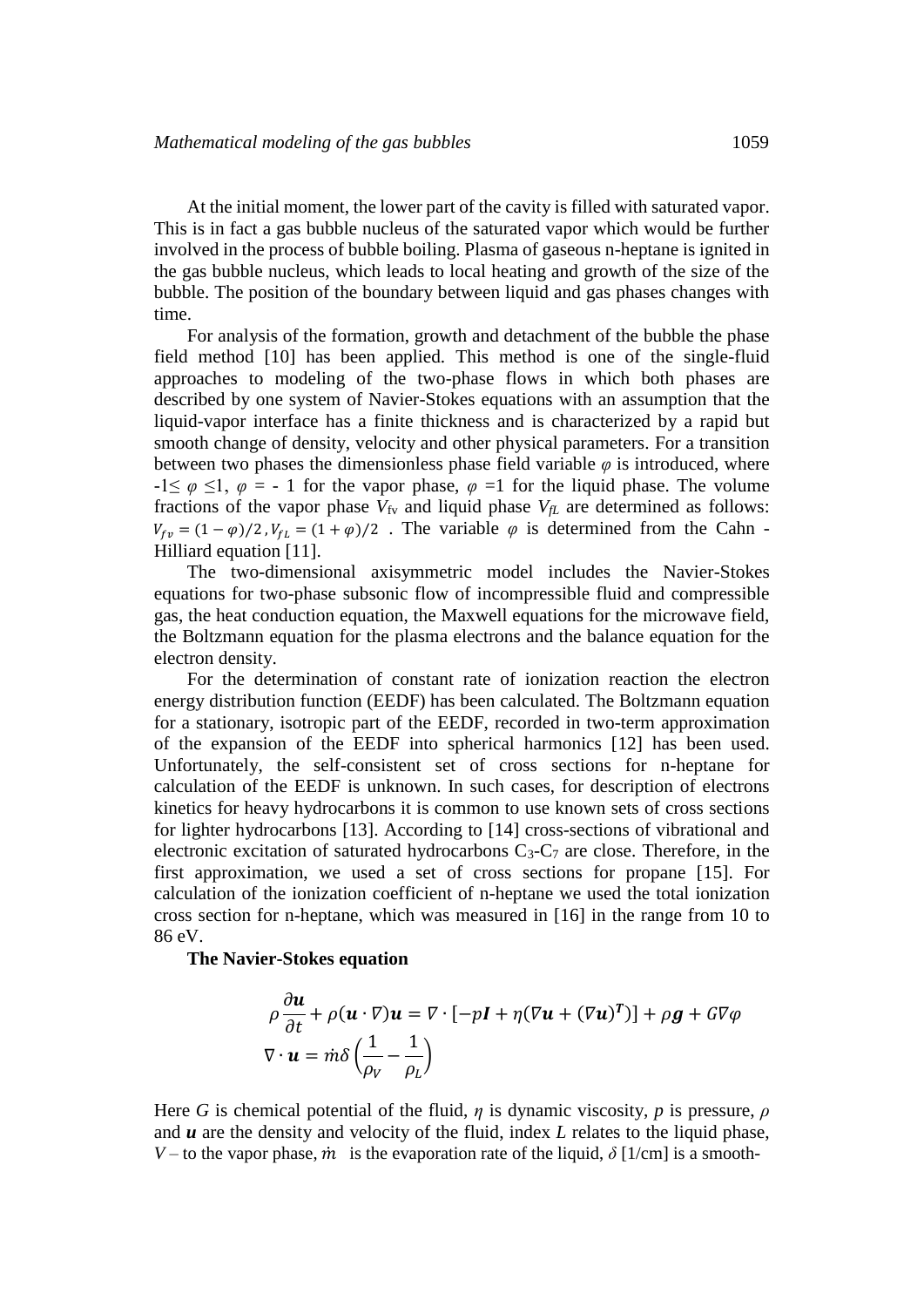ed representation of the interface between two phases,  $\delta = 6V_{fL}V_{fV} \frac{|\nabla \varphi|}{r^2}$  $\frac{\sqrt{\varphi}}{2}$ , **g** is free fall acceleration. The density of the fluid is determined from the relation:  $\rho =$  $V_{f\mu}\rho_{\mu} + V_{f\nu}\rho_{V}$ , where  $\rho_{\mu}$  and  $\rho_{V}$  are density of the liquid and vapor, respectively. The vapor density is determined from the state equation of a perfect gas.

Along with the forces of pressure, viscosity and buoyant force the force of surface tension is introduced in the form of a volume source  $G\nabla\varphi$  [17].

$$
G = \frac{\lambda}{\varepsilon^2} \left( -\nabla \varepsilon^2 \nabla \varphi + (\varphi^2 - 1) \varphi \right)
$$

Here the quantity  $\lambda$  is the mixing energy density,  $\varepsilon$  is a capillary width that scales with the thickness of the interface. These two parameters are related to the surface tension coefficient  $\sigma_s$  via:  $\sigma_s = (2\sqrt{2}/3) \lambda/\varepsilon$ .

The mass flux emanating from the interface surface  $\dot{m}$  is linked with the value of the heat flux at the interface as

$$
\dot{m} = -\left(\frac{M_w}{\Delta H_{\nu l}}\right) \mathbf{n} \cdot k_V \nabla T_V
$$

Here  $M_{\rm w}$  is the molecular weight of vapor,  $\Delta H_{\rm v}$  is the enthalpy of evaporation,  $k_V$  is the coefficient of thermal conductivity,  $n$  is the unit vector normal to the boundary.

**The Cahn - Hilliard equation for** 

$$
\frac{\partial \varphi}{\partial t} + \boldsymbol{u} \cdot \nabla \varphi - m \delta \left( \frac{V_{fL}}{\rho_L} + \frac{V_{fV}}{\rho_V} \right) = \nabla \cdot \frac{\gamma \lambda}{\varepsilon^2} \nabla \psi
$$

Here  $\psi$  is the auxiliary variable, governed by the equation:  $\psi = -\nabla \cdot \varepsilon^2 \nabla \varphi$  +  $(\varphi^2 - 1)\varphi$ . *γ* is the mobility which determines the time scale of the Cahn - Hilliard diffusion. It is determined empirically and must be large enough to retain a constant interfacial thickness, but small enough to allow a convective flow passing through the interface. Nonwettability of the walls was used as the boundary conditions, i.e. it was considered that

$$
\boldsymbol{n}\cdot\frac{\gamma\lambda}{\varepsilon^2}\boldsymbol{\nabla}\varphi=0
$$

**The heat conduction equation**

$$
\rho c_p \frac{\partial T}{\partial t} + \rho c_p (\mathbf{u} \cdot \nabla) T + \nabla \cdot (-k \nabla T) = Q_s + Q_{chem} - \frac{\dot{m}}{M_w} \delta \Delta H_{VI}
$$

Terms in the right part of this equation correspond to the heating of the gas by the microwave plasma, the thermal effect due to chemical reactions and the temperature change associated with the vaporization of the liquid. Here *с<sup>р</sup>* and *k* are the heat capacity and the thermal conductivity of the mixture; they are calculated by taking into account the volume fraction of each phase:

$$
c_p = V_{f L} c_{p L} + V_{f V} c_{p V}
$$
  

$$
k = V_{f L} k_L + V_{f V} k_V
$$

 $Q<sub>s</sub>$  is a heat source, associated with the fraction of microwave energy, which goes into plasma heating:  $Q_s = \alpha \sigma |E_m^2|$ ,  $\sigma$  is the electric conductivity of the plasma:  $\sigma = v_{col} \varepsilon_0 n_e / n_c$ ,  $v_{col}$  is the collision frequency of electrons with neutrals,  $\varepsilon_0$  is the dielectric permeability of vacuum,  $n_c \approx 7 \times 10^{10}$  cm<sup>-3</sup> is a critical value of plasma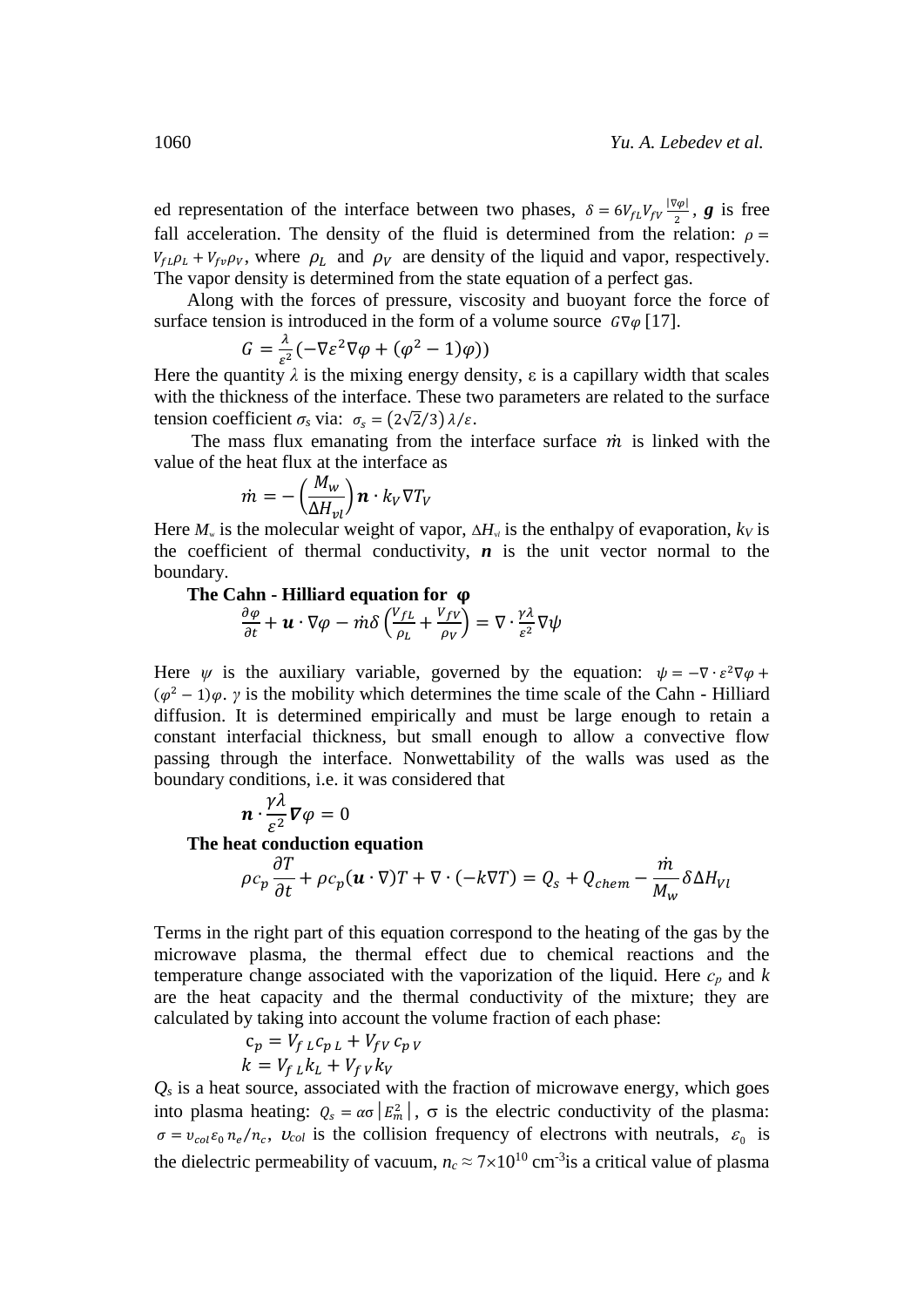density for a given frequency of the microwave field  $f = 2.45$  GHz.  $\alpha$  is a fraction of the microwave energy, which goes into heat.  $Q_{chem}$  is the thermal effect of thermal decomposition of n-heptane:  $Q_{chem} = -H_h r_h$ ,  $H_h r_h$  is the enthalpy and reaction rate of decomposition of n-heptane. When calculating the value of  $\alpha$ , it was assumed that the heat  $Q_s$  is the energy that goes into the excitation of vibrational degrees of freedom of molecules of n-heptane. It was determined from the solution of the Boltzmann equation.

For modeling of thermal decomposition of n-heptane we used a simplified approach, based on our simulations with full kinetic scheme of its pyrolisis [18]. The calculated time dependence of the n-heptane concentration for different temperatures allowed us to obtain an approximate expression for the characteristic time of n-heptane decay  $\tau_x$  as a function of gas temperature *T*:  $\tau_x = 1.46 \times$  $\exp(-14461/(T-200)).$ 

## **The balance equation for the electron density**

$$
\frac{\partial n_e}{\partial t} + \nabla \cdot (-D_{am}\nabla n_e + n_e \mathbf{u}) = k_i \left(\frac{E}{N}\right) * [C_7H_{16}] * n_e - k_{rec} * n_e^2
$$

Here  $D_{am}$  is coefficient of ambipolar diffusion,  $D_{am} \approx \mu_i \varepsilon_r$ ,  $k_i$ ,  $k_{rec}$  are coefficients of ionization and volume recombination of the main ion of n-heptane respectively,  $\mu_i$  is mobility of the main ion,  $\varepsilon_x$  is characteristic energy of the main ion.

For calculation of the ionization constant of n-heptane we used the total ionization cross section, measured in [16]. Measured partial ionization cross sections of n-heptane are also presented in [16]. It is shown that near the ionization threshold (~10 eV) the main ion is the molecular ion  $C_7H_{16}$ <sup>+</sup> and above 16 eV the main ion is ion  $C_3H_7^+$ . The analysis made with our previously calculated EEDF showed that in the range of our interest, i.e. at values *E/N* <400 Td, the ion  $C_7H_{16}$ <sup>+</sup> can be considered as the main ion with accuracy ~20%.

The modeling has been carried out numerically, using finite element method implemented in the commercial package Comsol 3.5a [19]. The system usually reached stationary or periodic temporal distribution of the spatial variables at *t* ~ 0.1-1 sec after about 2-3 hours of computation on 12-core 2.3GHz Xeon of 64 bit system with 32 GiB of RAM.

#### **3 Results and discussion**

The simulations allow tracing the evolution of the boiling process. Initially a small bubble of saturated gas is placed inside of the cavern. Scenario of further process strongly depends on the input microwave power *P0*. When the power of the microwave signal supplied to the system exceeds 100 W, the periodic separation of bubbles with their further ascension begins. At a power greater than 500 W the first bubble is formed and rises from the cavern to the surface, after which a pillar of saturated gas follows the bubble and also lifts to the surface.

The diameter of the resulting bubbles is comparable to the diameter of the cavern. In our case it is a few millimeters. The fluid velocity is about a centimeter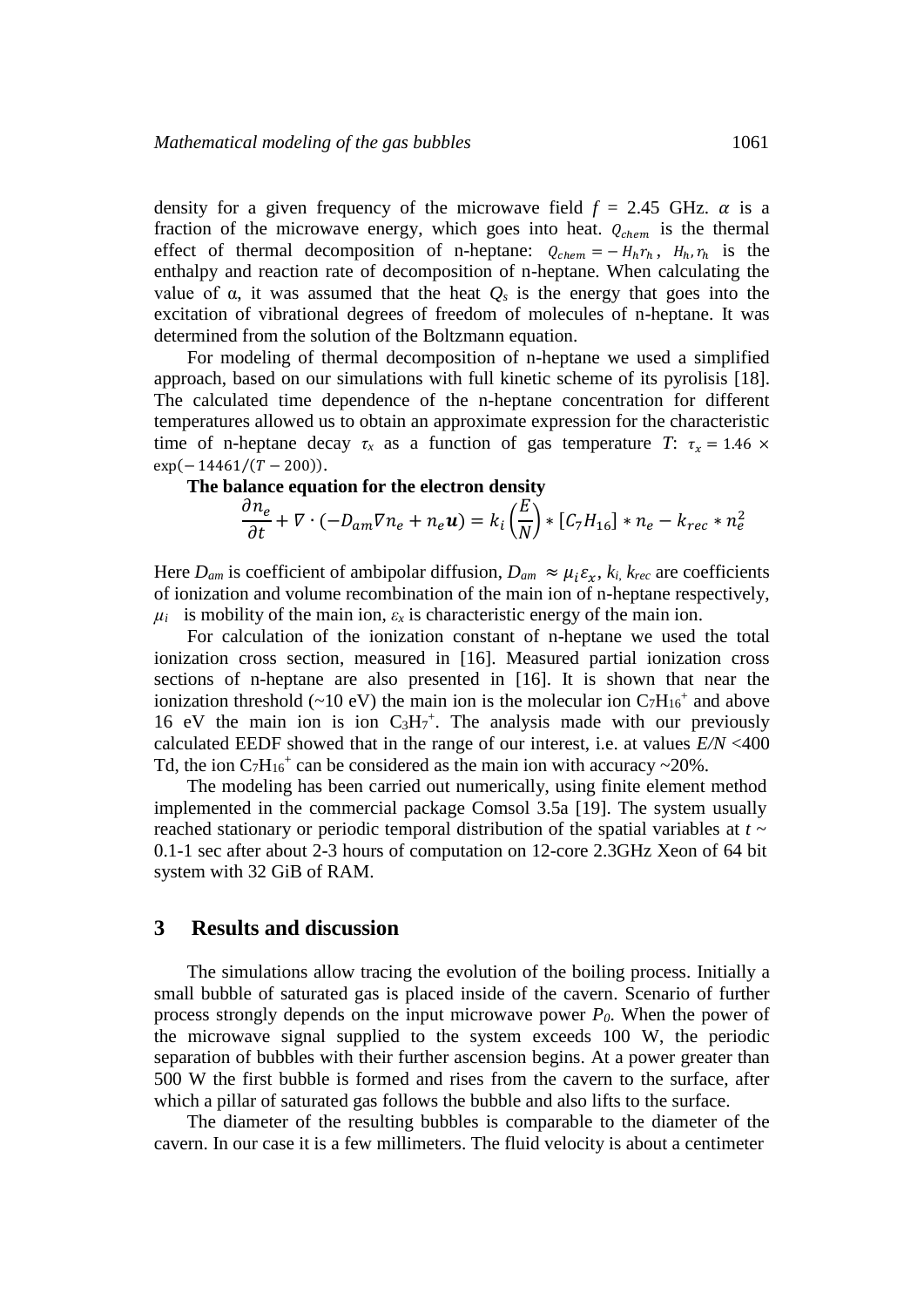per second. The plasma exists only inside the cavern, in close proximity to the central electrode. When the bubble separates from the cavern and leaves the electrode, the plasma disappears inside it. This is because the microwave field is concentrated near the end of the central electrode and falls very sharply outside.

Note that the simulations allowed determining the characteristic times of the processes of the bubble formation, its isolation and further floating up to the surface. The snapshots of the boiling process at time  $t=0.1$  s at various values of the microwave power are shown in figure 2. The higher the level of input microwave power, the greater the speed of ascent and diameter of the bubble.



Fig. 2. Snapshots of the volume fraction of the vapor phase  $V_{fv}$  at time *t*=0.1s for different levels of input microwave power. From left to right: *Pinc* = 300, 500, 700 W. Simulations

For comparison, the gas bubbles in boiling n-heptane obtained in simulations and in the experiment are shown in figure 3. In experiments the microwave discharge in boiling n-heptane is sustained at the end of the microwave antenna immersed in a liquid hydrocarbon. The detailed description of the experimental setup can be found in [7-9]. In the simulations the microwave antenna was located just below the bottom of the tank with n-heptane, and the initial bubble was placed inside the cavern at the end of the antenna. Since the geometries of the microwave antenna are different, we note only the qualitative proximity of the emerging bubble.

## **Conclusion**

The present work is the first self-consistent two-dimensional model of the microwave discharge in liquid n-heptane, which takes into account a number of key physical and chemical processes in the boiling liquid and plasma: evaporation, heat transfer, forming and ascent of bubbles, microwave heating, cooling due to the thermal dissociation of n-heptane, its ionization and recombination. The first results have been achieved. The model allows looking after the evolution of the boiling process and estimating the characteristic times of the process of formation of bubbles.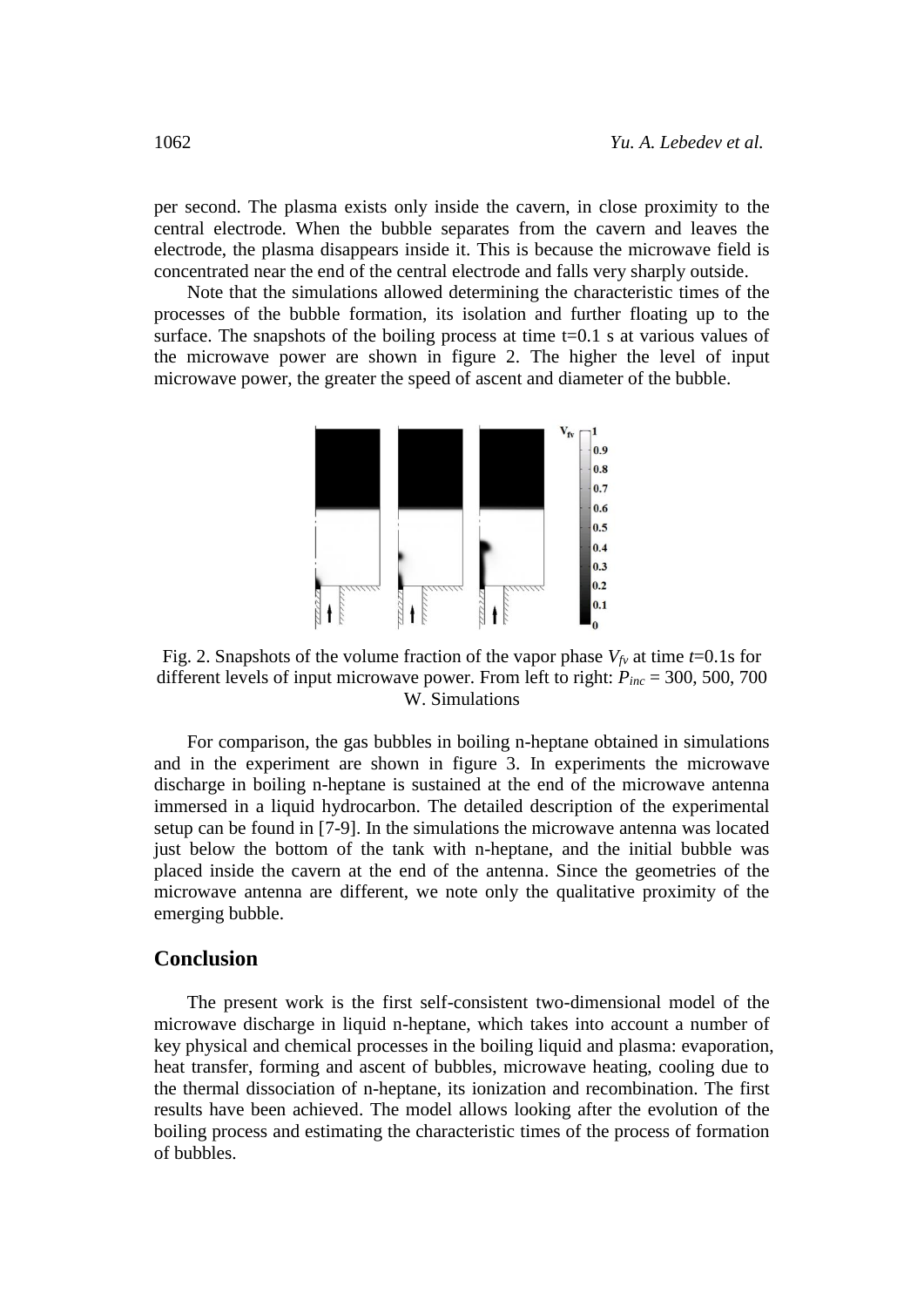

Fig. 3. a) Snapshots of the volume fraction of the vapor phase  $V_{fv}$  at time  $t=7\times10^{-2}$ s at  $P_{inc} = 1$  kW. Simulation. b) Photograph of the discharge at time  $t=1.2 \times 10^{-2}$  s after the ignition.  $P_{inc} = 500$  W. Experiment

**Acknowledgements.** The work was financially supported by the Ministry of Education and Science of the RF, project № RFMEF157514X0060  $(N_214.575.21.0060)$ .

## **References**

[1] P. Bruggeman, C. Leys, Non-thermal plasmas in and in contact with liquids, *J. Phys. D: Appl. Phys*., **42** (2009), no. 5, 053001. http://dx.doi.org/10.1088/0022-3727/42/5/053001

[2] Y. Yang, YI. Cho, A. Fridman, *Plasma Discharge in Liquid: Water Treatment and Application*, CRC Press, Boca Raton, FL, 2012.

[3] W.G. Graham and K.R. Stalder, Plasmas in Liquids and some of their Applications in Nanoscience, *J. Phys. D: Appl. Phys.*, **44** (2011), no. 17, 174037. http://dx.doi.org/10.1088/0022-3727/44/17/174037

[4] Y. Hattori, S. Mukasa, S. Nomura and H. Toyota, Optimization and analysis of shape of coaxial electrode for microwave plasma in water, *J. Appl. Phys*., **107** (2010), no. 6, 063305. http://dx.doi.org/10.1063/1.3319616

[5] T. Ishijima, H. Sugiura, R. Saito, H. Toyoda and H. Sugai, Efficient production of microwave bubble plasma in water for plasma processing in liquid, *Plasma Sources Sci. Technol*, **19** (2010), no. 1, 015010. http://dx.doi.org/10.1088/0963-0252/19/1/015010

[6] S. Nomura, H. Toyota, S. Mukasa, H. Yamashita, T. Maehara, A. Kawashima, Production of hydrogen in a conventional microwave oven, *J. Appl. Phys*., **106** (2009), no. 7, 073306. http://dx.doi.org/10.1063/1.3236575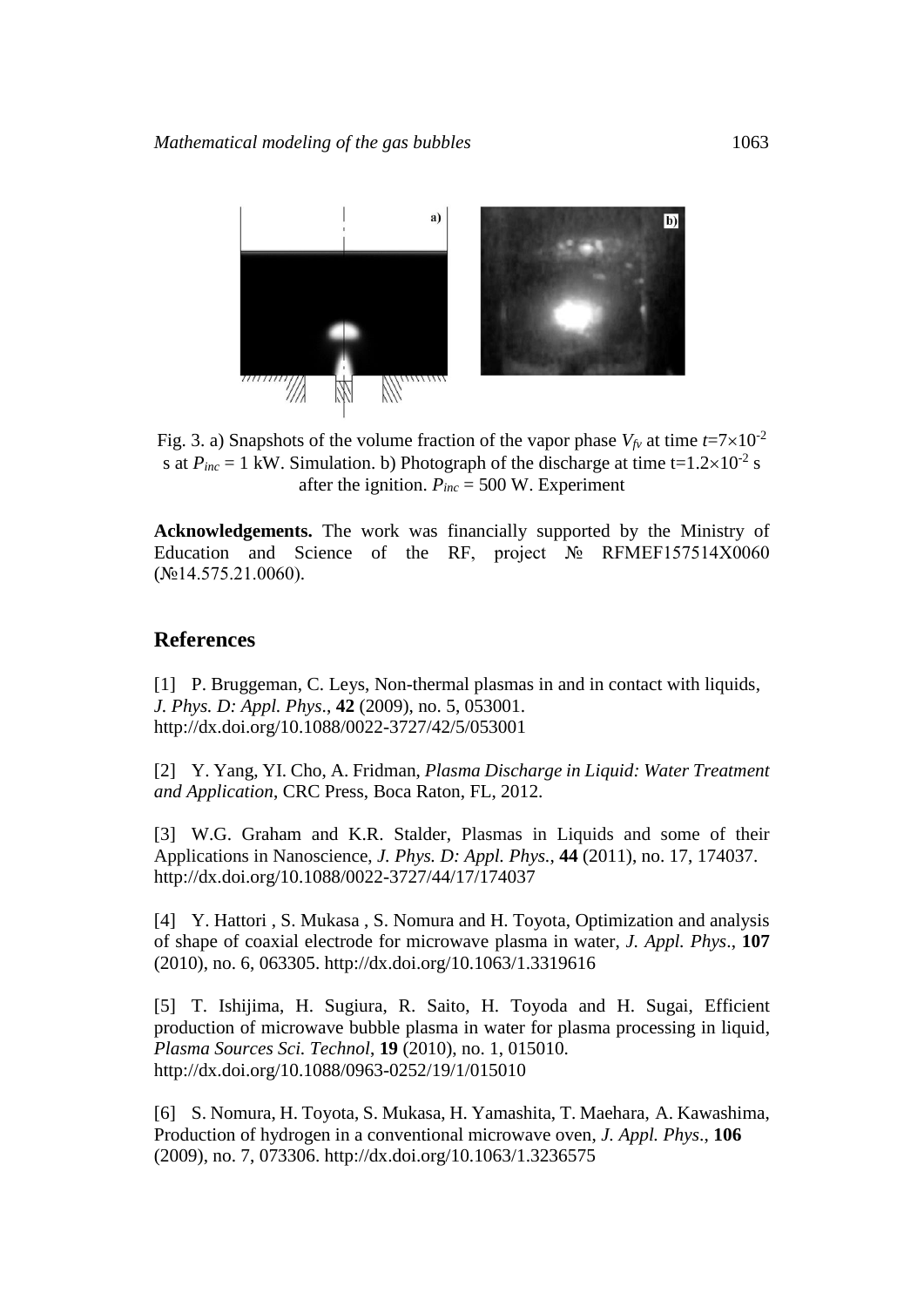[7] Yu.A. Lebedev, V.S. Konstantinov, M.Yu. Yablokov, A.N. Shchegolikhin and N.M. Surin, Microwave plasma in liquid *n*-heptane: A study of plasma chemical reaction products, *High Energy Chem.*, **48** (2014), no. 6, 385–388. http://dx.doi.org/10.1134/s0018143914060058

[8] N.N. Buravtsev, V.S. Konstantinov, Yu.A. Lebedev, T.B. Mavlyudov, *Microwave discharge in liquid heptanes. Microwave Discharges: Fundamentals and Applications*, *Proc. VII Int. Workshop*, 10-14 September, Zvenigorod, Russia, ed. by Yu.A. Lebedev, (2012), Yanus K, Moscow.

[9] Yu.A. Lebedev, I.L. Epstein, V.A.Shakhatov, E.V. Yusupova, V.S. Konstantinov, Spectroscopy of microwave discharge in liquid  $C_7-C_{16}$ hydrocarbons, *High Temp.*, **52** (2014), no. 3, 319-327. http://dx.doi.org/10.1134/s0018151x14030195

[10] D. Jacqmin, Calculation of Two-Phase Navier–Stokes Flows Using Phase Field Modeling, *J. Comp. Phys*., **155** (1999), no. 1, 96-127. http://dx.doi.org/10.1006/jcph.1999.6332

[11] J.W. Cahn, J.E. Hilliard, Free energy of a nonuniform system. I. Interfacial free energy, *J. Chem. Phys*., **28** (1958) 258. http://dx.doi.org/10.1063/1.1744102

[12] G.J.M. Hagelaar, L.C. Pitchford, Solving the Boltzmann equation to obtain electron transport coefficients and rate coefficients for fluid models, *Plasma Sources Sci. Technol.*, **14** (2005), no. 4, 722-733. http://dx.doi.org/10.1088/0963-0252/14/4/011

[13] I.N. Kosarev, N.L. Aleksandrov, S.V. Kindysheva, S.M. Starikovskaia, A.Yu. Starikovskii, Kinetics of ignition of saturated hydrocarbons by nonequilibrium plasma: C2H<sup>6</sup> to C5H<sup>12</sup> containing mixtures, *Combustion and Flame*, **156** (2009), no. 1, 221-233. http://dx.doi.org/10.1016/j.combustflame.2008.07.013

[14] D.I. Slovetskii, Decomposition of hydrocarbons in the glow discharge, *Proc.: Chemistry of Plasma*, ed. By B.M. Smirnov, (1981), Energoizdat, Moscow ( rus).

[15] Morgan database (2014) [www.lxcat.net,](http://www.lxcat.net/) retrieved on August 29.2014.

[16] J.R. Vacher, F. Jorand, N. Blin-Simiand, S. Pasquiers, Electron impact ionization cross-sections of n-heptane, *Intern. J. Mass Spectr.,* **295** (2010), no. 1-2, 78-84. http://dx.doi.org/10.1016/j.ijms.2010.07.013

[17] P. Yue, J.J. Feng, C. Liu, J. Shen, A diffuse-interface method for simulating two-phase flows of complex fluids, *J. Fluid Mech*., **515** (2004), 293–317. http://dx.doi.org/10.1017/s0022112004000370